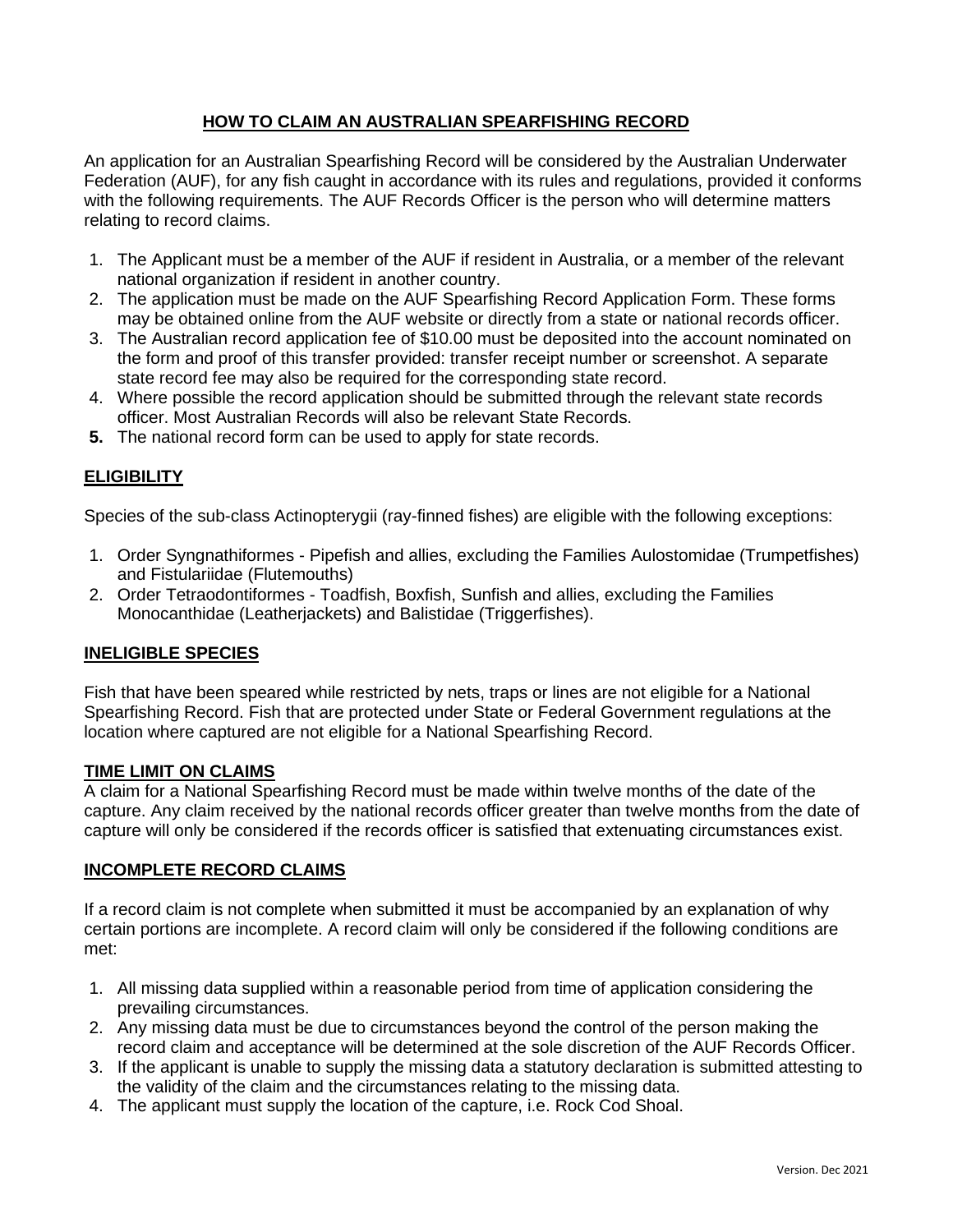## **MINIMUM WEIGHT**

To be eligible for a National Spearfishing Record a fish must have a minimum weight of 500 grams. Historical records weighing less than 500grams have been retained for the sake of completeness. Victorian state records use a minimum weight of 400grams.

## **WEIGHTS NEEDED TO EXCEED EXISTING RECORDS**

To be recognised as a new National Spearfishing Record, the following applies;

A fish between 500 grams and 2 kilograms in weight must exceed the existing record by at least 50 grams. A fish exceeding the existing record by less than this amount will be considered an equal record. To be recognised as a new National Spearfishing Record a fish exceeding 2 kilograms in weight must exceed the existing record by at least 100grams. A fish exceeding the existing record by less than this amount will be considered an equal record.

### **WEIGHING OF FISH**

Fish shall be weighed whole ie. gut and gills intact. Mutilated fish (due to predator attack) will be considered on a case by case basis. Fish may be weighed gutted, but no allowance may be added to compensate for this. If a rope or sling is used to keep the mouth closed or suspend the fish for weighing the weight of these must be subtracted from the total weight.

All record fish should be weighed on scales that are **certified** for public trade use by a government department or other accredited organization. As per the applicable government regulations and limitations scales must be regularly **calibrated,** ensuring accuracy (typically annually).

Scales should be **CERTIFIED** and have a current **CALIBRATION** certificate. Scales that do not meet this requirement should be avoided and will only be accepted at the discretion of the records officer. Photos often are the simplest way to record sticker and certificates for the scales used

**Note:** Be aware some scales may have a calibration certificate but are not certified for public trade use.

-Certified scales with no current calibration, must be obtain a calibration certificate as soon as possible. -Non-certified scales with a current calibration certificate will be considered but are not guaranteed to be accepted. The make, model and specifications will come under consideration and the records officer may request a new calibration certificate be obtained.

The weigh master shall not be the record applicant. The weight of the record fish must be witnessed by a person who is independent of the record applicant ie. not related.

Use scales of an appropriate size for the fish being weighed. i.e Using 100kg scales for a 2kg fish is **NOT APPROPRIATE**

## **MEASURING OF FISH**

While the spearfishing records are determined by weight, the **length** and **girth** measurements must be taken for all record fish. To measure the length of a fish it should be laid flat and measured horizontally from the tip of the snout to the tip of the tail. To measure the girth of a fish, run a tape around the largest circumference of the body. This is the girth measurement.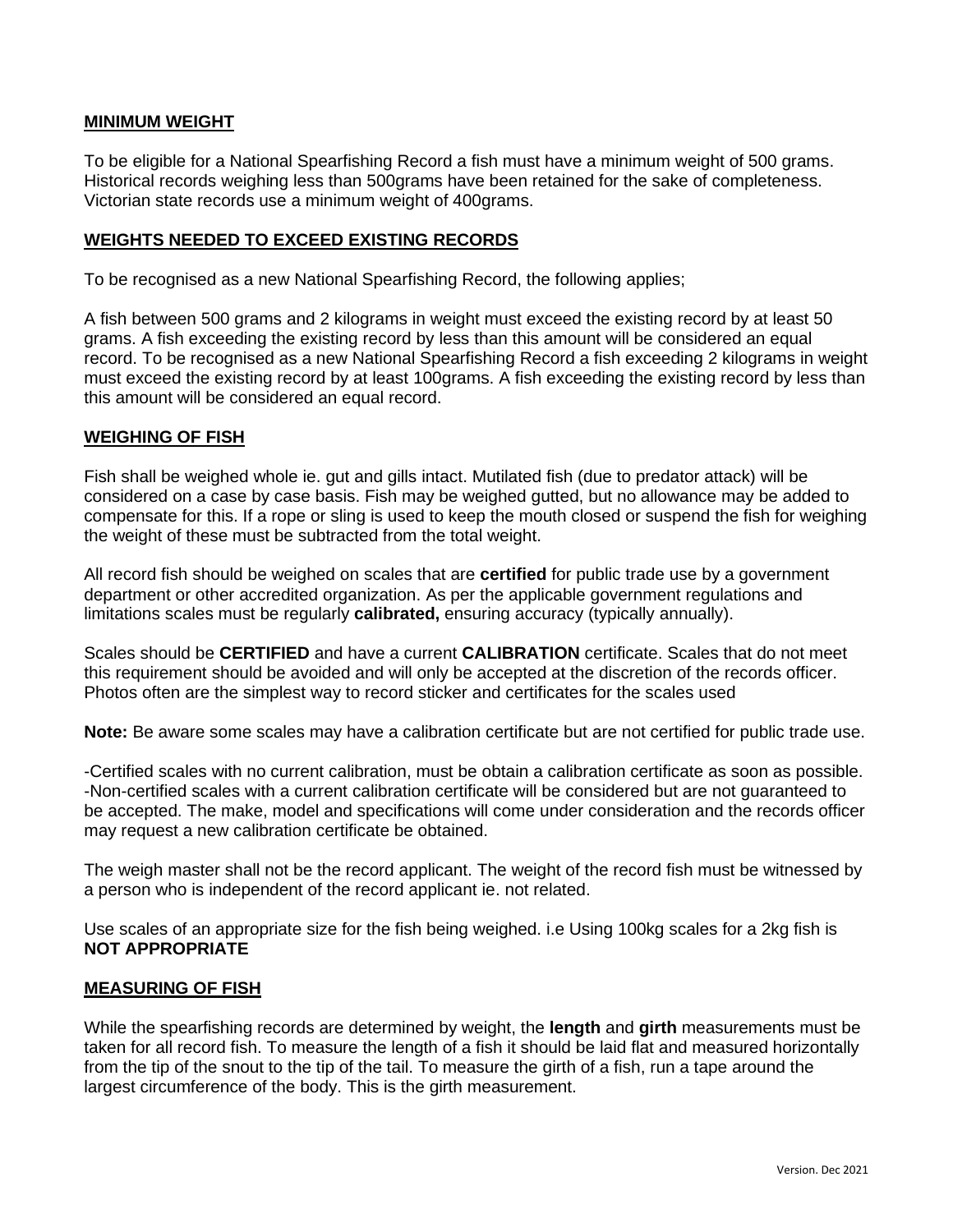# **PHOTOGRAPHS OF FISH**

All record applications must be accompanied by clear photographs which permit the identification of the species by the AUF Records Officer. They should show the full length and depth of the fish. As the species identification must be able to be confirmed from the photographs, care should be taken to ensure the best possible photographs.

When photographing the fish it is advisable to lay it on a flat smooth surface with all fins extended. If possible choose a background colour that makes the fish stand out. A ruler, tape measure or standard size object should be placed alongside the fish if possible. Avoid any shadows or objects that might obscure the fish. Photographs should be taken from directly above the fish. Photographs should be taken as soon as possible after capture. Do not gut and gill the fish before photographing. If the fish is rare or difficult to separate from other species it is advisable to take additional close-up photos of the head and any identifying features such as dorsal ray or gill raker counts.

As the identification must be proved to the satisfaction of the AUF Records Officer, photographs or statements by "experts" may not be sufficient, so it is advisable to freeze the fish whole until the claim has been passed.

## **FAILURE TO COMPLY WITH THE FOLLOWING RULES WILL DISQUALIFY THE CATCH**

- 1) All fish must be taken by spear by the applicant, without any assistance.
- 2) No breathing aid other than a snorkel is permitted.
- 3) The use of explosives, poisons or electricity is forbidden (but a Shark Shield may be worn.)
- 4) Weapons fired by the discharge of explosives or compressed gases are forbidden.
- 5) The applicant must be immersed in water at the time of spearing the fish.
- 6) The fish must be speared in areas where spearfishing is permitted by law in each state.
- 7) The fish must be a legal capture under any government regulations which apply to the species i.e. Fishery Regulations and State Regulations.
- 8) Fish captured while restricted by nets, traps or lines are ineligible.
- *9)* The capture must not be "assisted" by another diver as defined by the *A Section Rules of Competition-* while not exhaustive, some common examples are given below:

# **ACCEPTABLE ACTION BY A SECOND DIVER**

- Handing an unloaded gun to the other diver for a second shot
- Assist with placing the fish into a boat or float following it being subdued by the first diver
- Handing a float to the diver
- Assist with managing sharks

# **LEVEL OF ASSISTANCE RENDERING A RECORD CLAIM INVALID**

- Placing a second shot into the other diver's fish
- Handing a loaded gun to the other attached diver
- Hold or help pull up the other attached diver's floatline/rigline
- Handling the fish, equipment or floatline while the fish has not been subdued in any manner that may be deemed to have aided in the capture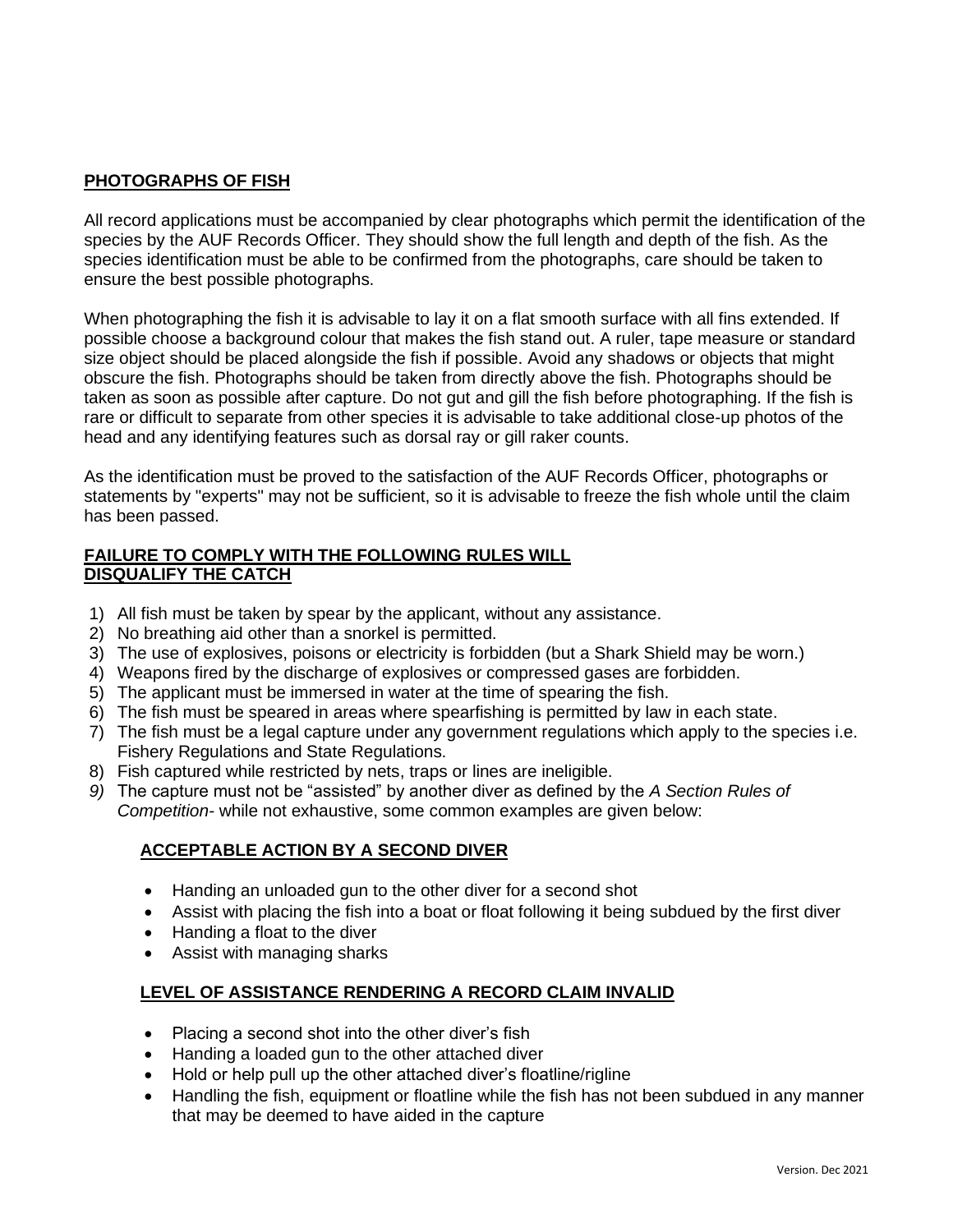# **THE FOLLOWING MAY RENDER THE CATCH INVALID**

- 1) Failure to correctly identify the fish identification source, and reference should be clearly indicated.
- 2) Failure to complete the claim form in a satisfactory manner.
- 3) Any misleading or incorrect statement in this declaration.

Applications may take up to 3 months to process from time received.

## **The AUF Records Officer must be satisfied with the identification of the fish. At no time is it the responsibility of the National Records Officer to prove the identity of any fish.**

# **INVERTEBRATE RECORDS**

In 2021, after consultation with the Australian Spearfishing Commisioner and the National and State Record Officers, eligible species for the Australian Spearfishing Records will be extended to include some invertebrate species. The records are still decided according to weight, and requirements for weighing devices are the same as for finfish. Historical claims that have met all requirements will be accepted due to the new nature of this category.

## **Eligibility**

- 1) Species of the class Crustacea (Crayfish, Lobsters and Crabs, etc.) and species of the class Cephalopoda (Squid, Cuttlefish and Octopuses) are eligible with the following exceptions: Order Nautilida (Chambered Nautiluses).
- 2) States have differing fisheries regulations. To be eligible: Fisheries regulations that apply where the capture was made must be complied with. Fish (this includes invertebrates) that are protected under State or Federal Government regulations at that location are ineligible.
- 3) A minimum weight of 500 gm applies to all records.
- 4) Spearfishing Commission rules that apply to finfish also apply to invertebrates -Captures made with the aid of SCUBA, or any breathing aid other than a snorkel, are ineligible. -The spearo must be immersed when making the capture. -Assisted captures are not eligible.
- 5) Exceptions include;
	- -Crustacea may be speared if this is legal at that location.

-Captures may be made using a tail loop, cray hook, or by gloved hand, provided the method used is legal at that location

- 6) Invertebrates are measured in different ways to finfish, and photographs of the capture may be different to finfish and for records are as follows. These may need to show the capture meets size, or other Fisheries requirements where the capture was made. (Use your common sense.); -All captures require photographs to clearly prove the species identity.
- 7) Any legally required measurements must be taken and additionally;
	- Octopus: total length

-Squid and Cuttlefish: mantle length. Photograph of dorsal surface showing fins.

-Rock Lobsters, Crayfish: capapace length and total length (carapace to telson). Photograph of dorsal surface tail extended. Photograph of ventral surface, tail extended, showing pleopods have not been removed.

-Crabs: Any measurement specified under fisheries legislation (specify) otherwise tip to tip of lateral spines. Photograph of dorsal surface. Photograph of ventral surface.